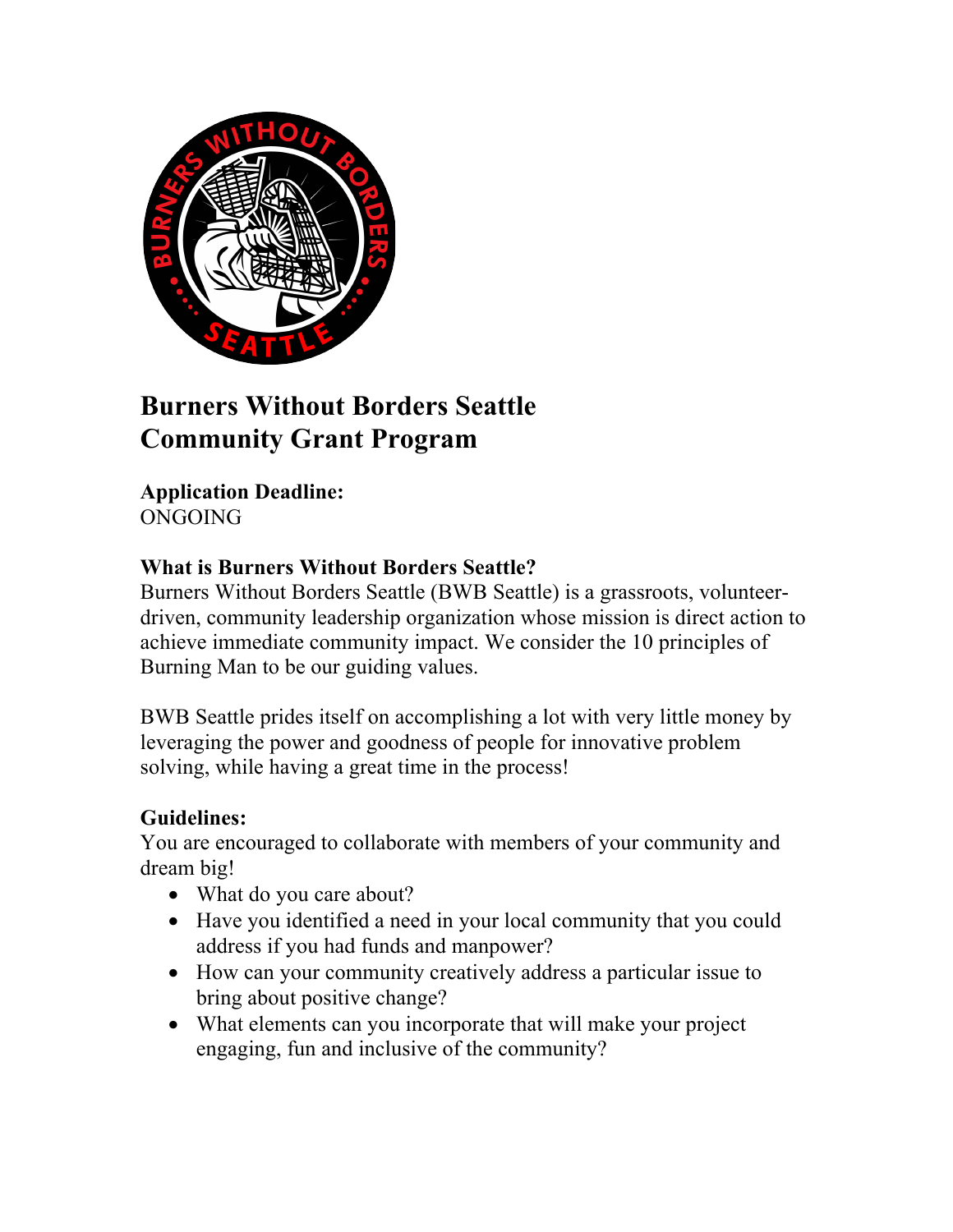## **Awards:**

BWB Seattle is offering grant awards of \$100-\$1,000. All projects must be in process within 30 days of grant approval, and completed within 60 days of grant approval.

# **Key Dates:**

- Application Deadline: ONGOING
- Recipients Selected: Applications approved/declined within 30 days of application by BWB Seattle board
- Project must be in process: Within 30 days of approval date
- Project must be completed: Within 60 days of approval date

#### **Please answer the following questions in your application:**

- 1. Describe your civic project and its goals. Include when and where it will take place, as well as how many people will be involved in its creation.
- 2. How many people will the final product impact?
- 3. How much money are you requesting? How will your project make use of the money awarded?
- 4. Do you just need funds, or a combination of funds and volunteers? Burners Without Borders Seattle may be able to help with both.
- 5. How are you involving the community's resources and/or manpower to reduce costs?
- 6. Do you have any plans to continue this project into the future? What will the impact of this project be if repeated over time?
- 7. Would this project be scalable if all of your funds/volunteer needs are not met?

#### **Examples:**

\*The Bridge School, an independent cooperative elementary school, expanded their outdoor play space by using the grant to build a sandbox.

**\***Thornton Creek used their grant with specialized playground equipment for special-needs students.

\*Help Portraits used their grants to help run their portrait sessions for lowincome individuals